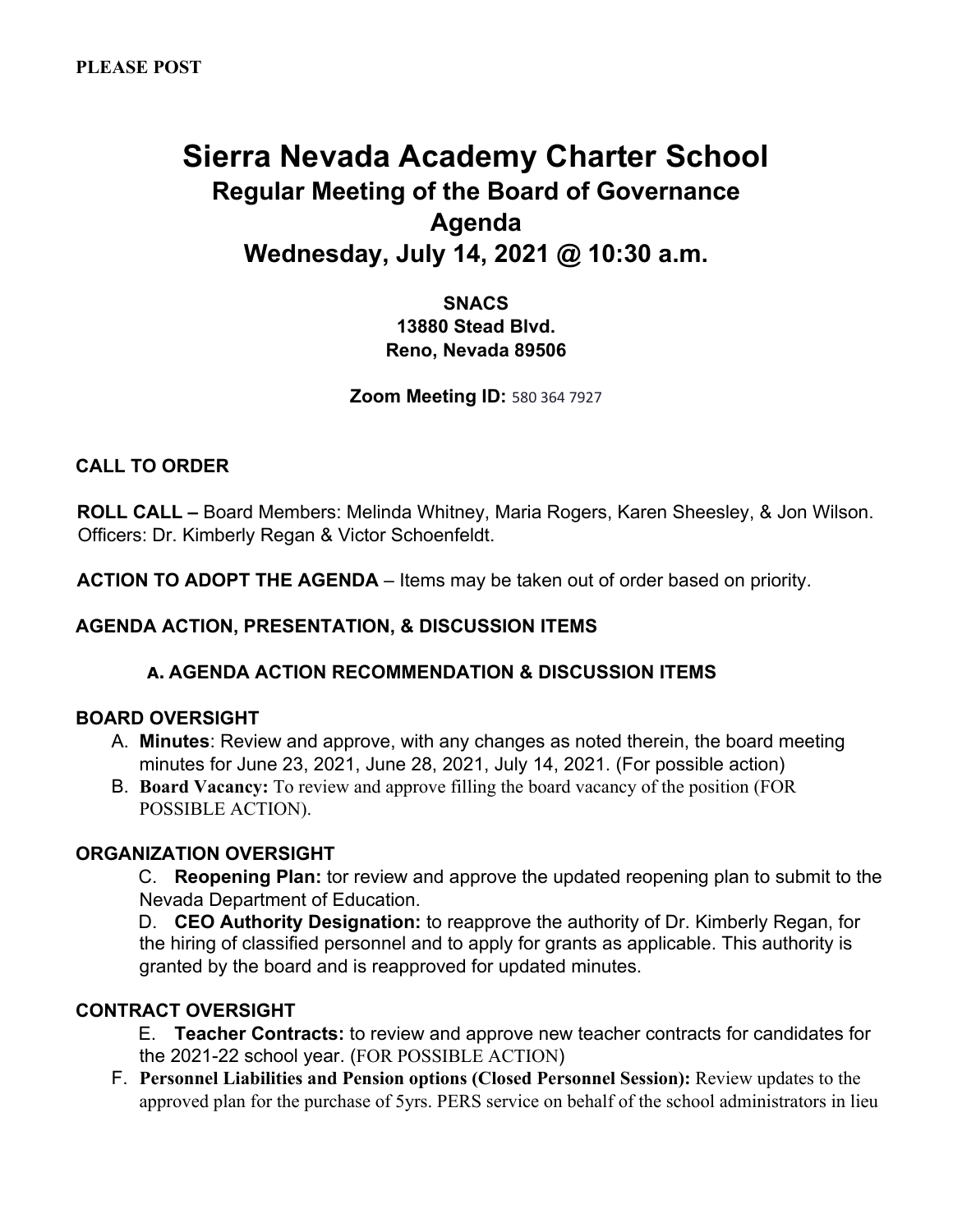of the accrued administrator personnel liabilities as discussed during the previous board meetings. (FOR POSSIBLE ACTION).

G. **Facilities: Fox building updates:** To updated on the Fox building construction, interactive choice board kiosk and software, updated construction timeline (FOR POSSIBLE ACTION).

## **FINANCIAL OVERSIGHT**

H. **Business and Financial organizational structure:** to review the updated business and financial organizational structure under the direction of CEO, Dr. Kimberly Regan. This includes review of potential bookkeeper candidates, the financial assistant, and the current non-contracted financial coordinator (FOR POSSIBLE ACTION).

## **NEW BUSINESS – To consider any new business as necessary. Discussion:**

- **A. Chief Executive Officer Discussion –** Other business updates not already discussed
- **B. Chief Education Officer Discussion -** SPP goals, discipline policy, safety, and other educational updates
- 1. **PUBLIC COMMENT** Comments from the public are invited at this time on topics not specifically addressed elsewhere in the agenda. A "Citizen's Request to Speak" card should be filled out and submitted to the Board President before speaking during the Public Comment section. The Board is precluded from discussing or acting on items raised by Public Comment, which are not already on the agenda.

### **BOARD REPORTS/REQUESTS** (Information Only/No Action)

Brief updates and notices from the Board regarding school activities, conferences, and/or action on requests by Board members for information or agenda items.

### **ANNOUNCEMENT OF MEETINGS**

The Board will meet at their regularly scheduled quarterly meeting on TBA.

**ADJOURNMENT** Members of the public who are disabled and require special accommodations or assistance at the meeting are requested to notify Dr. Kimberly Regan, Chief Executive Officer, in writing at 13880 Stead Blvd., Reno, Nevada 89506, or by calling (775) 677-4500 prior to the meeting date.

This agenda has been posted at the following locations on/by July 9, 2021: Washoe County School District Administration Building; SNACS Main Office; Nevada Department of Education Main Office; North Valleys Library; North Valleys Post Office and online at www.snacs.org.

Per open meeting law exemptions during the COVID Pandemic, the agenda was posted at www.snacs.org